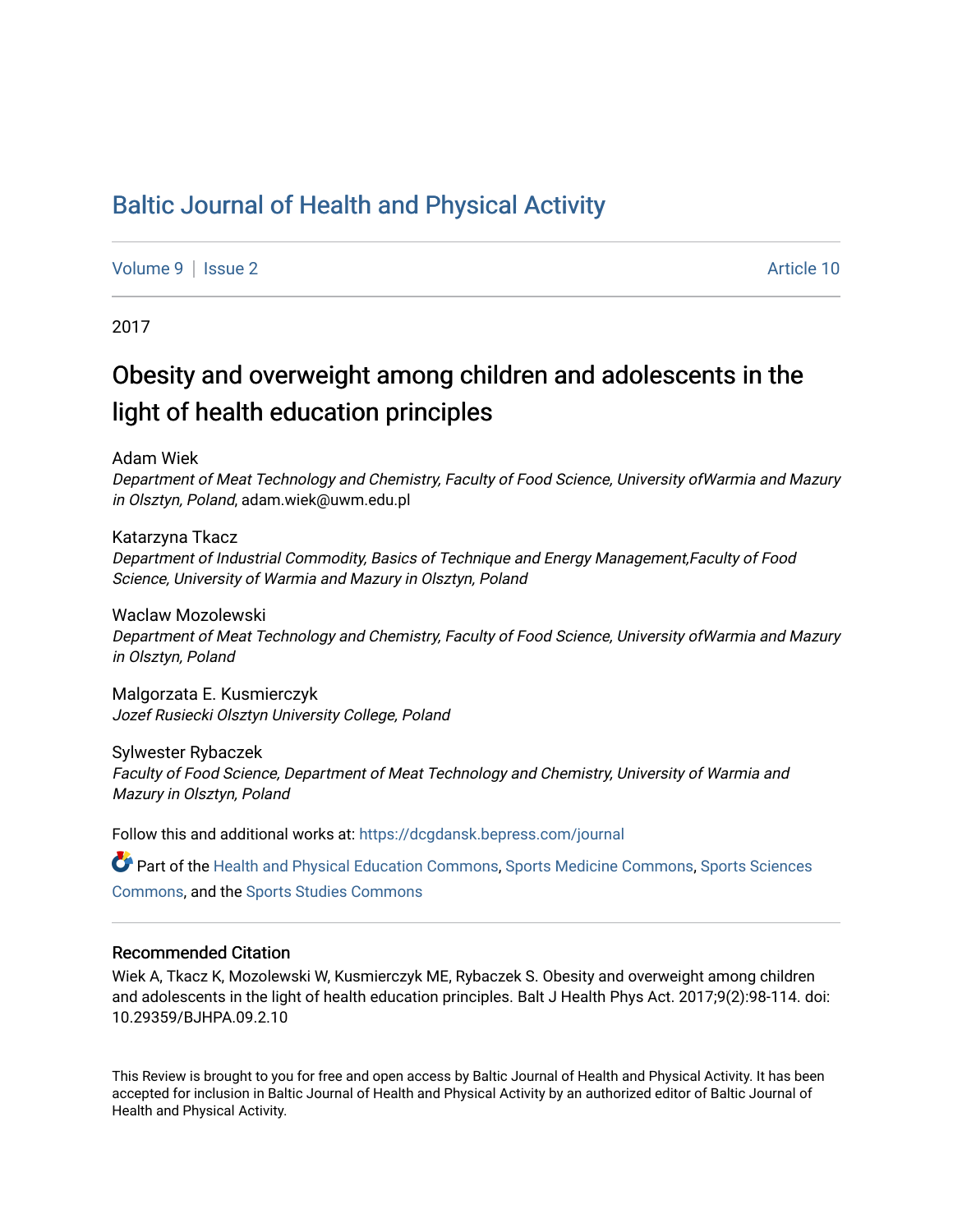# **Obesity and overweight among children and adolescents in the light of health education principles**

#### **Adam Więk1 ABDEF, Katarzyna Tkacz2 BDEF, Wacław Mozolewski1 ABDE, Małgorzata E. Kuśmierczyk3 BDEF, Sylwester Rybaczek1 DEF**

- 1 Department of Meat Technology and Chemistry, Faculty of Food Science, University of Warmia and Mazury in Olsztyn, Poland
- <sup>2</sup> Department of Industrial Commodity, Basics of Technique and Energy Management,
- Faculty of Food Science, University of Warmia and Mazury in Olsztyn, Poland
- 3 Józef Rusiecki Olsztyn University College, Poland

#### **abstract**

Pedagogical and educational institutions play an important role in health education. The proposed systemic principles should account for biological, environmental and cultural factors that determine the health of children and adolescents. Young people's individual needs should constitute the framework of educational policy in the prevention of obesity and overweight. An analysis of health education practice in the Polish educational system indicates that the adopted measures, their practical applications and educational goals are adequate. Despite the above, the proposed systemic solutions are not always deployed or correctly implemented by the responsible institutions at various levels of local or social governance. The operations of pedagogical and educational institutions should place greater emphasis on supporting individuals in their quest for self-determination in the health context. The aim of health education is not only to convey knowledge, but, above all, to promote attitudes and behaviors that contribute to health, and the family plays a very important role in this process. Health education in the family should instill health-promoting behaviors which are influenced not only by lifestyle, but also by customs, traditions and the peer community. Health education for the prevention of obesity and overweight should also account for the parents' educational needs in this area.

**Key words** obesity, overweight, children, adolescents, education, health

| article details              |                                                                                                                                                                                                                                                                                                                                                                                                                                                                                                                                                                                                                                                                                                                                                                                                      |
|------------------------------|------------------------------------------------------------------------------------------------------------------------------------------------------------------------------------------------------------------------------------------------------------------------------------------------------------------------------------------------------------------------------------------------------------------------------------------------------------------------------------------------------------------------------------------------------------------------------------------------------------------------------------------------------------------------------------------------------------------------------------------------------------------------------------------------------|
| <b>Article statistics</b>    | Word count: 6,190; Tables: 0; Figures: 0; References: 48                                                                                                                                                                                                                                                                                                                                                                                                                                                                                                                                                                                                                                                                                                                                             |
|                              | Received: July 2016; Accepted: February 2016; Published: June 2017                                                                                                                                                                                                                                                                                                                                                                                                                                                                                                                                                                                                                                                                                                                                   |
| <b>Full-text PDF:</b>        | http://www.balticsportscience.com                                                                                                                                                                                                                                                                                                                                                                                                                                                                                                                                                                                                                                                                                                                                                                    |
| Copyright                    | © Gdansk University of Physical Education and Sport, Poland                                                                                                                                                                                                                                                                                                                                                                                                                                                                                                                                                                                                                                                                                                                                          |
| Indexation:                  | AGRO, Celdes, CNKI Scholar (China National Knowledge Infrastructure), CNPIEC, De Gruyter - IBR (International<br>Bibliography of Reviews of Scholarly Literature in the Humanities and Social Sciences), De Gruyter - IBZ<br>(International Bibliography of Periodical Literature in the Humanities and Social Sciences), DOAJ, EBSCO - Central<br>& Eastern European Academic Source, EBSCO - SPORTDiscus, EBSCO Discovery Service, Google Scholar, Index<br>Copernicus, J-Gate, Naviga (Softweco, Primo Central (ExLibris), ProQuest - Family Health, ProQuest - Health &<br>Medical Complete, ProQuest - Illustrata: Health Sciences, ProQuest - Nursing & Allied Health Source, Summon<br>(Serials Solutions/ProQuest, TDOne (TDNet), Ulrich's Periodicals Directory/ulrichsweb, WorldCat (OCLC) |
| <b>Funding:</b>              | This research received no specific grant from any funding agency in the public, commercial, or not-for-profit<br>sectors.                                                                                                                                                                                                                                                                                                                                                                                                                                                                                                                                                                                                                                                                            |
| <b>Conflict of interest:</b> | Authors have declared that no competing interest exists.                                                                                                                                                                                                                                                                                                                                                                                                                                                                                                                                                                                                                                                                                                                                             |
| <b>Corresponding author:</b> | Dr. Eng. A. Więk, Chair of Meat Technology and Chemistry, Faculty of Food Science, University of Warmia and<br>Mazury in Olsztyn, Pl. Cieszyński 1, 10-718 Olsztyn, Poland, tel. +48 89 523-32-18, fax. +48 89 523-36-94,<br>e-mail: adam.wiek@uwm.edu.pl                                                                                                                                                                                                                                                                                                                                                                                                                                                                                                                                            |
| <b>Open Access License:</b>  | This is an open access article distributed under the terms of the Creative Commons Attribution-Non-commercial<br>4.0 International (http://creativecommons.org/licenses/by-nc/4.0/), which permits use, distribution, and<br>reproduction in any medium, provided the original work is properly cited, the use is non-commercial and is<br>otherwise in compliance with the license.                                                                                                                                                                                                                                                                                                                                                                                                                 |

- **Authors' Contribution: A** Study Design
- **B** Data Collection
- **C** Statistical Analysis
- **D** Data Interpretation **E** Manuscript Preparation
- **F** Literature Search
- **G** Funds Collection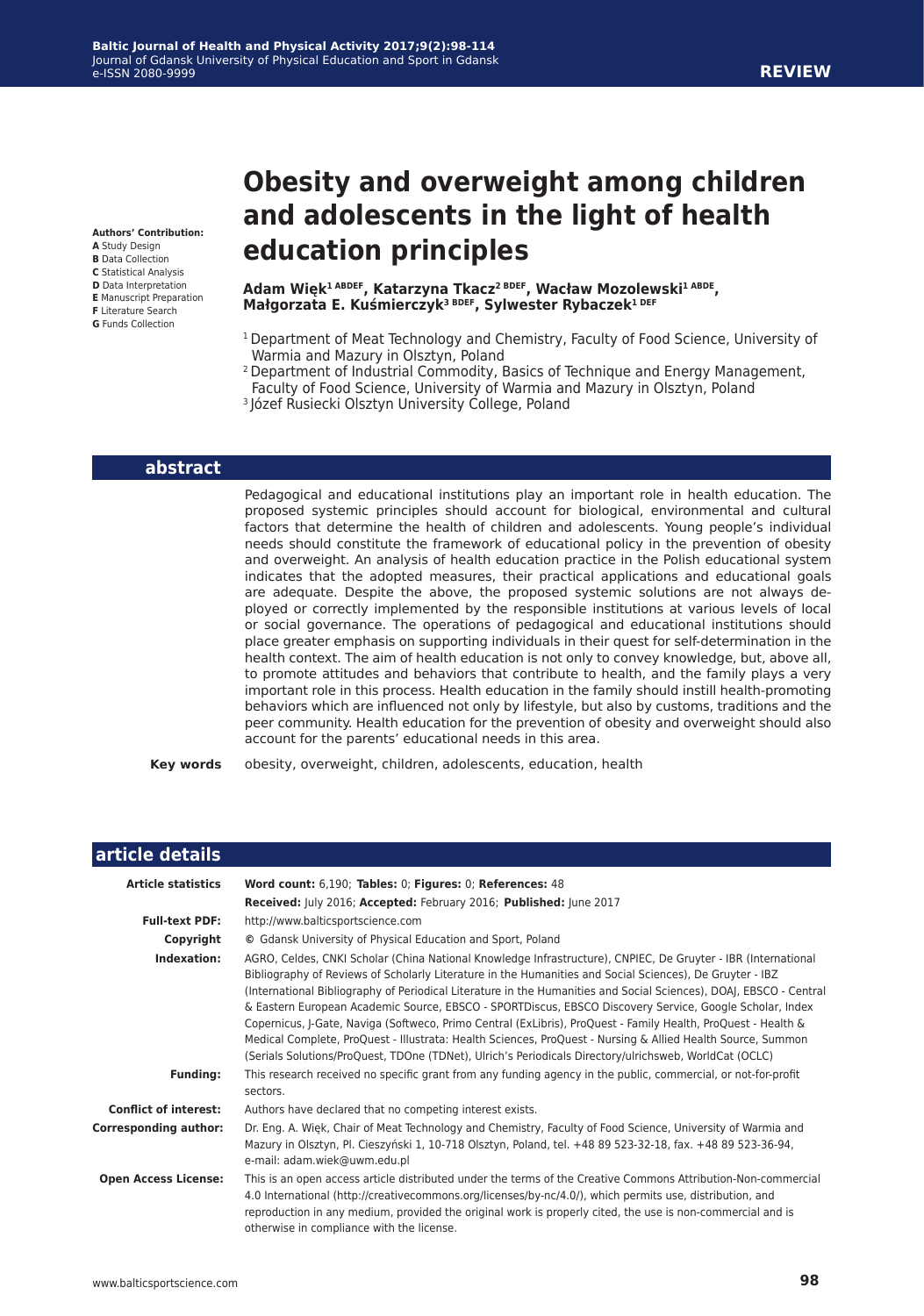# **introduction**

The systemic principles of health education should account for biological, environmental and cultural factors that determine the health of children and adolescents. Young people's individual needs should constitute the framework of educational policy in the prevention of obesity and overweight. Healthy nutrition and physical activity are the key elements in ensuring the health of children and adolescents. An analysis of published data indicates that biological factors and genetic determinants of obesity and overweight are often activated by strong environmental influences that contribute to obesity. Prevention of excessive weight in children and adolescents should promote the activation of the individual and supportive measures in the local community [1].

The priority issue in global health policy is to combat the obesity epidemic among children and adolescents; therefore, the objective of this study was to analyze the published data on health education in Polish and foreign literature relating to systemic solutions to prevent obesity in this population group. This study also aimed to identify systemic solutions targeting the needs of children and adolescents and to pinpoint areas that require improvement. Reports and recommendations of the responsible authorities and professional literature on health education were reviewed. Polish policies, mainly in the area of health education, the type of implemented solutions and their effectiveness, were compared with the core assumptions of the American system where the prevention of overweight and obesity among children and adolescents has remained a challenge for many years.

## **health education**

Health education is a sub-discipline of pedagogy known as health pedagogy. Health pedagogy is not an individual area of study in many English-speaking countries where it is regarded as synonymous with health education. According to Demel, "health pedagogy constitutes the theoretical framework of health education. Its main aim is to propose a formula for linking pedagogy with medicine and to transcribe medical definitions into pedagogical objectives (...). This approach contributes to holistic pedagogy which focuses on the whole person. "According to Kacprzak, the educational process should be based on a holistic approach, and educators should be aware of the associations between biological and social sciences. This approach promotes the view that "education does not only shape the brain, but the whole child," and that the body "is the second, most important target of the educational process (...). We do not intend to biologize pedagogy, quite the opposite – we want to pedagogize the physical aspect and make it a part of the educational process based on true facts about human nature" [2]. Health pedagogy and health education have not yet found the deserved recognition in theory and, more importantly, in pedagogical practice. The continuous education and improvement of teachers and educations is an important part of health education. Educators and teachers should also receive adequate training to broaden their understanding of the psychological underpinnings of unhealthy behaviors in children and adolescents [3].

In line with the long-awaited Public Health Act, which was adopted on 11 September 2015, the National Health Program (NHP) is the main health policy document [4]. The program sets strategic and operational goals as well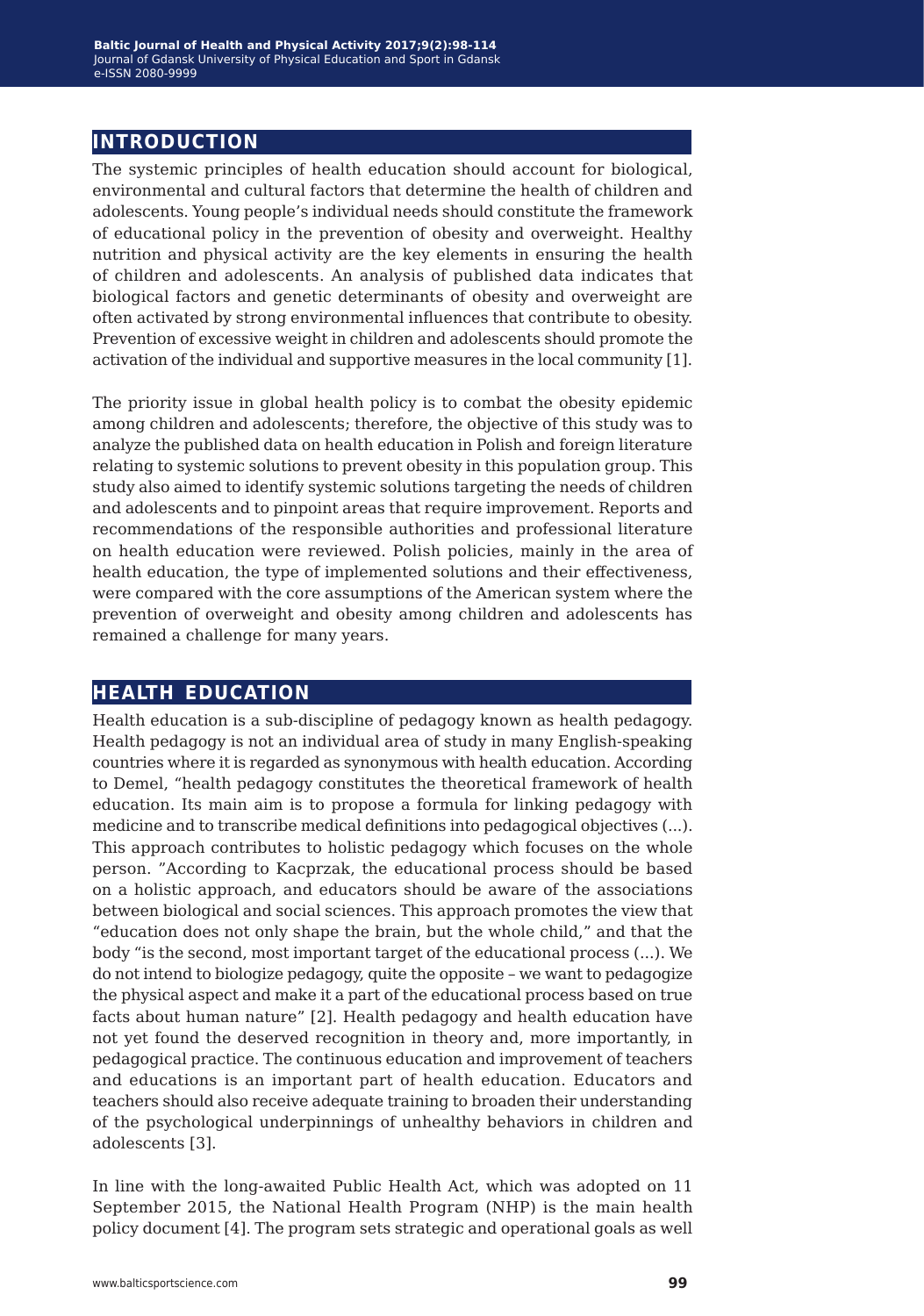as the key measures for improving public health and the quality of life. The main objective of the NHP for 2016–2020 is to increase life expectancy and to improve the health of Polish citizens. Operational goals include improvement in the nutritional status and physical activity of the Polish population [5]. The strategic goals of the NHP should particularly address the needs of social groups at higher risk of overweight and obesity, including children and adolescents. These needs are targeted by the Regulation of the Minister of National Education of 17 June 2016 amending the regulation on the core curricula for kindergartens and various types of schools. The above regulation relies on the assumption that by the end of kindergarten children should be able to take good care of their health and should have rudimentary knowledge about healthy nutrition and a healthy lifestyle. During early education (grades 1–3), the core curriculum in natural sciences should provide children with knowledge about healthy nutrition, promote the awareness that they are responsible for controlling their own health, following the advice of doctors and dentists, protecting their own and other persons' health and safety to the level of their ability. Students of grades 4-6 should be able to identify factors that have a positive and negative impact on their well-being in school and at home, and they should be able to eliminate negative factors from their lifestyle. Students should be aware of the health implications of rest, sleep, healthy nutrition and physical activity; they should be familiar with effective learning strategies and should apply them in practice [6]. The educational outcomes of core curricula indicate that the main goals of health education in schools should be to empower students with health habits and provide them with the necessary skills to improve their own and other people's health. Health education in schools should focus on the promotion of health and the elimination of risk factors to improve general health and minimize the risk of disease in the future. Therefore, schools should play a very important role in promoting personal responsibility for one's health.

According to Woynarowska, health promotion should be regarded as a global strategy rooted in health education. Individuals should be provided with the necessary information in the educational process to elicit their participation in health promotion measures and to encourage them to introduce changes to their lifestyle and environment. Health education should address various environments, age groups, healthy and ailing individuals, the family, kindergartens, schools and healthcare institutions [7]. In psychology and sociology, health education is defined as a process whose participants learn to take good care of own and other people's health. Health education is a pedagogical as well as an educational process which promotes health behaviors among children and adolescents who learn how to improve their own and other people's health. This process creates a supportive environment for health promotion, and it encourages people with health impairments or disabilities to actively participate in treatment and rehabilitation, to cope with disease and minimize its negative consequences [8]. It should be noted that health education is effective only if schools, students and parents are willing to participate in health initiatives. This is possible only if health goals are approved by all members of the community who are familiar with basic concepts in health promotion and have a strong sense of social identity and responsibility [9].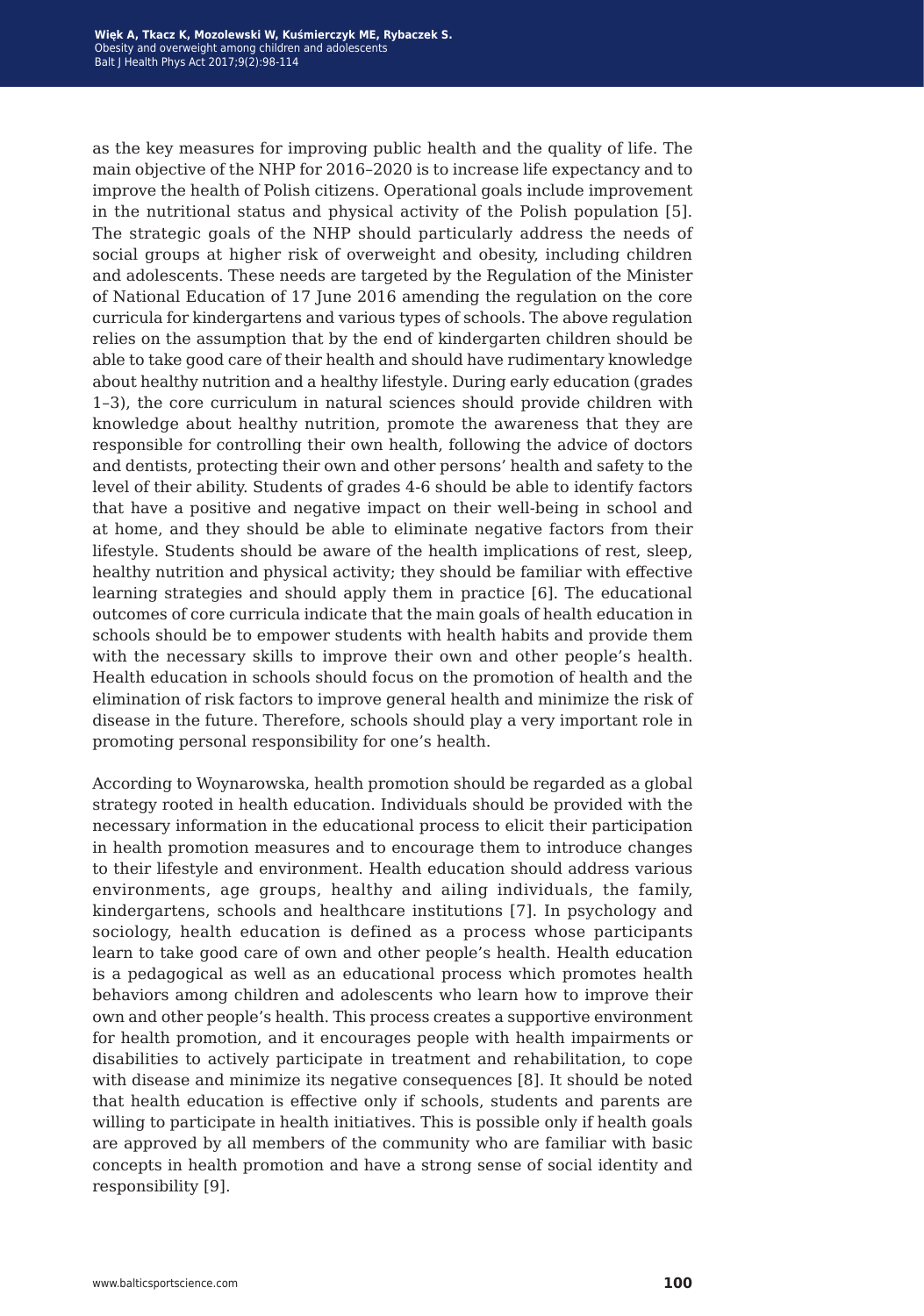Health education in schools is a worthwhile investment in public health, and it should constitute a priority in public health policy. School experiences, learned behaviors and attitudes towards the world are critical factors that influence young people's self-esteem and future choices [10]. In practice, health education is not highly prioritized by education authorities. It is often narrowed down to the dissemination of knowledge about hygiene and somatic health. This approach runs contrary to the holistic concept of health and health education. In Poland, the first schools teaching health education were established in 1994. Three years later, health education became part of the core curriculum. In 1999–2002, health education made inroads into schools as an educational program entitled "pro-health education". The program was implemented in all types of schools [7].

In line with the core curriculum and the recommendations formulated by the Ministry of National Education, the main goals of health education are:

- to promote self-awareness, track own development, identify and resolve own health problems;
- to understand the concept of health, its determinants, why health is important and how to maintain health;
- to develop a sense of responsibility for one's own and other people's health;
- to reinforce self-esteem and belief in one's own abilities;
- to develop personal and social skills that contribute to well-being in order to positively adapt to daily tasks and challenges;
- to prepare students for active participation in health promotion, to create a healthy environment at home, in school, workplace and the local community [5, 11].

Specific goals in health education require the continuous involvement of suitably trained educators as well as cooperation between the school and the family environment [11].

The "health promoting schools" initiative has been developed by the International Union for Health Promotion and Education to further health education around the world. There is no single definition of a health promoting school, and this concept is interpreted individually by every country and every school. A health promoting school is a place where all members of the school community work together to promote the well-being of all students by accumulating positive experiences and creating structures for health promotion and protection. Their activities focus on disease prevention, increasing students' awareness of various health issues, improving own and other people's health, and fostering decision-making skills [7, 11]. In line with the Polish concept, a health promoting school should foster the students' wellbeing, teach skills which enable students to take care of their own and other people's health, and create a healthy environment. A health promoting school should be a fundamental source of support for students by disseminating reliable information about health, giving emotional support and instilling healthy behaviors. The teacher's role should change accordingly. The teacher is no longer an unerring expert, and he or she becomes a guide and a mentor in matters pertaining to health promotion [7]. This type of education is part of a broader concept where students develop self-education skills and learn to create social justice in line with sustainable development principles [12].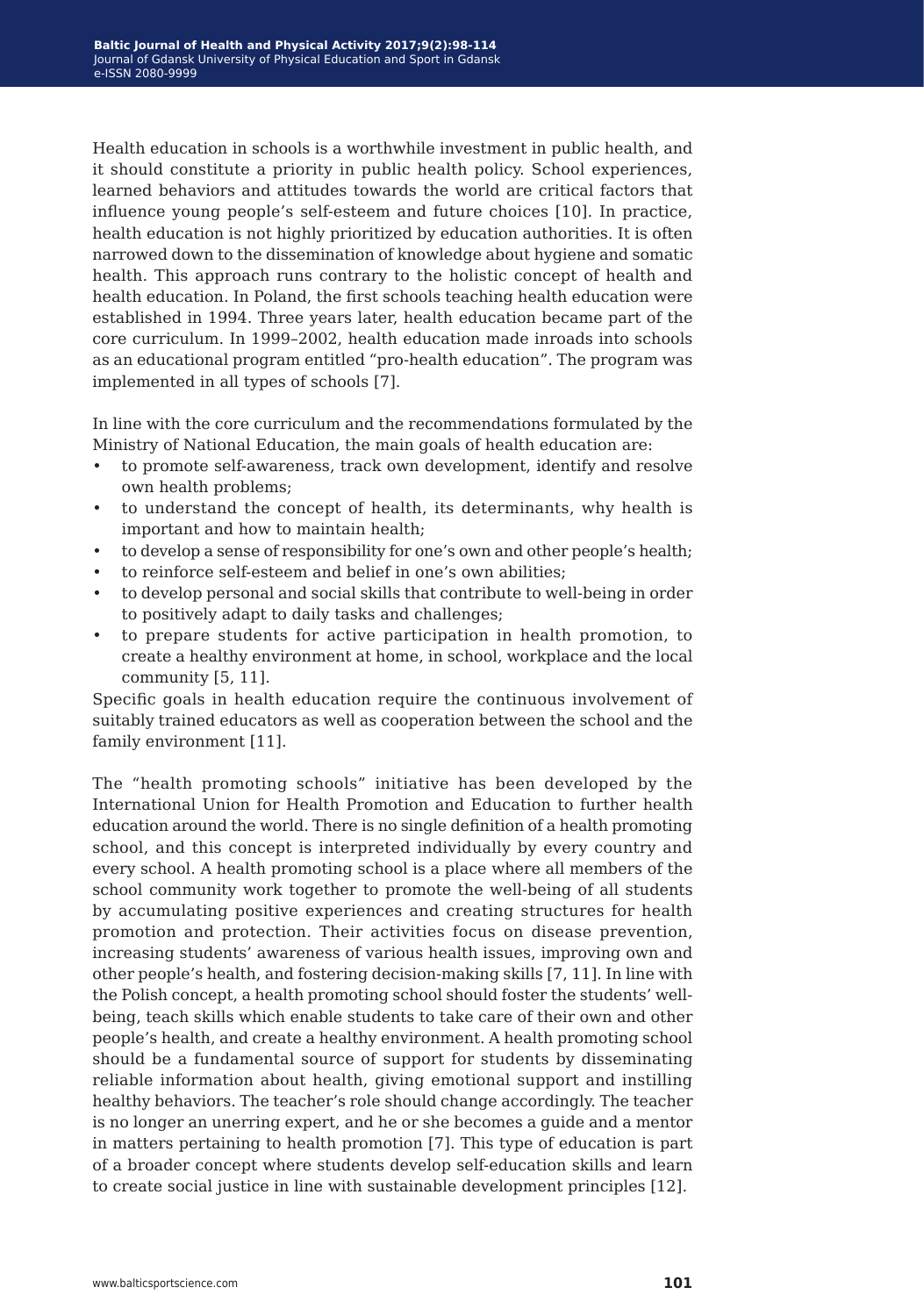Health promoting schools place special emphasis on the following values in the educational process:

- a. equity defined as equal access to a full range of health education opportunities for all students (reducing inequalities in health);
- b. sustainability ongoing commitment to health promotion in schools contributes to long-term, sustainable development of the wider community;
- c. social inclusion all participants of the health education process, including students, teachers, parents and members of the local community, are involved in health promotion while learning to respect diversity;
- d. empowerment and action competence encouraging young people to actively participate in the school life and the local community, and to achieve common health goals;
- e. democracy building respect for democratic values, law observance and learning to take responsibility for one's own and other people's lives[7, 8, 13].

The network of health promoting schools has been developing steadily in Poland since 1991. In addition to various types of schools, the network also brings together educational institutions such as kindergartens, student dormitories and holiday camps for children. According to the Center for Education Development, there were 3238 health promoting schools in Poland in January 2016 [14]. Health education programs based on the "health promoting school" concept should receive support from the central government and local authorities, and that the effectiveness of the adopted methodological solutions should be verified [15].

Modern health education programs are increasingly likely to focus on the students' learning process. This area of the educational process involves active acquisition of knowledge and skills, rather than passive learning. The teacher's role has to change accordingly. The teacher is no longer an unerring expert, and he or she becomes a guide and a mentor in matters pertaining to health promotion [16]. Student activation techniques such as debate, role playing, problem analysis, problem solving, team work, project development and visualization techniques play a very important role in this process [11]. According to some researchers, communication between children and adolescents should be encouraged on matters that were previously limited to classroom discourse, in particular with regard to risk-taking behaviors such as drinking alcohol or smoking. Several studies have demonstrated that young people were more likely to avoid risky behaviors if encouraged to do so by their peers rather than teachers [17].

### **obesity prevention activities initiated as part of health education programs**

The EC Council Resolution of 23 November 1988 on the implementation of health education in schools defines health education as a process based on scientific principles which employ planned learning opportunities to enable individuals to make and act upon informed decisions about matters relating to health. It is a comprehensive teaching process for which responsibility has to be taken by the family as well as the educational and social community. In view of the above, the most desirable educational model is one that teaches students to choose behaviors that promote their own and other people's health. Schools play a very important role in this process. Every child has the right to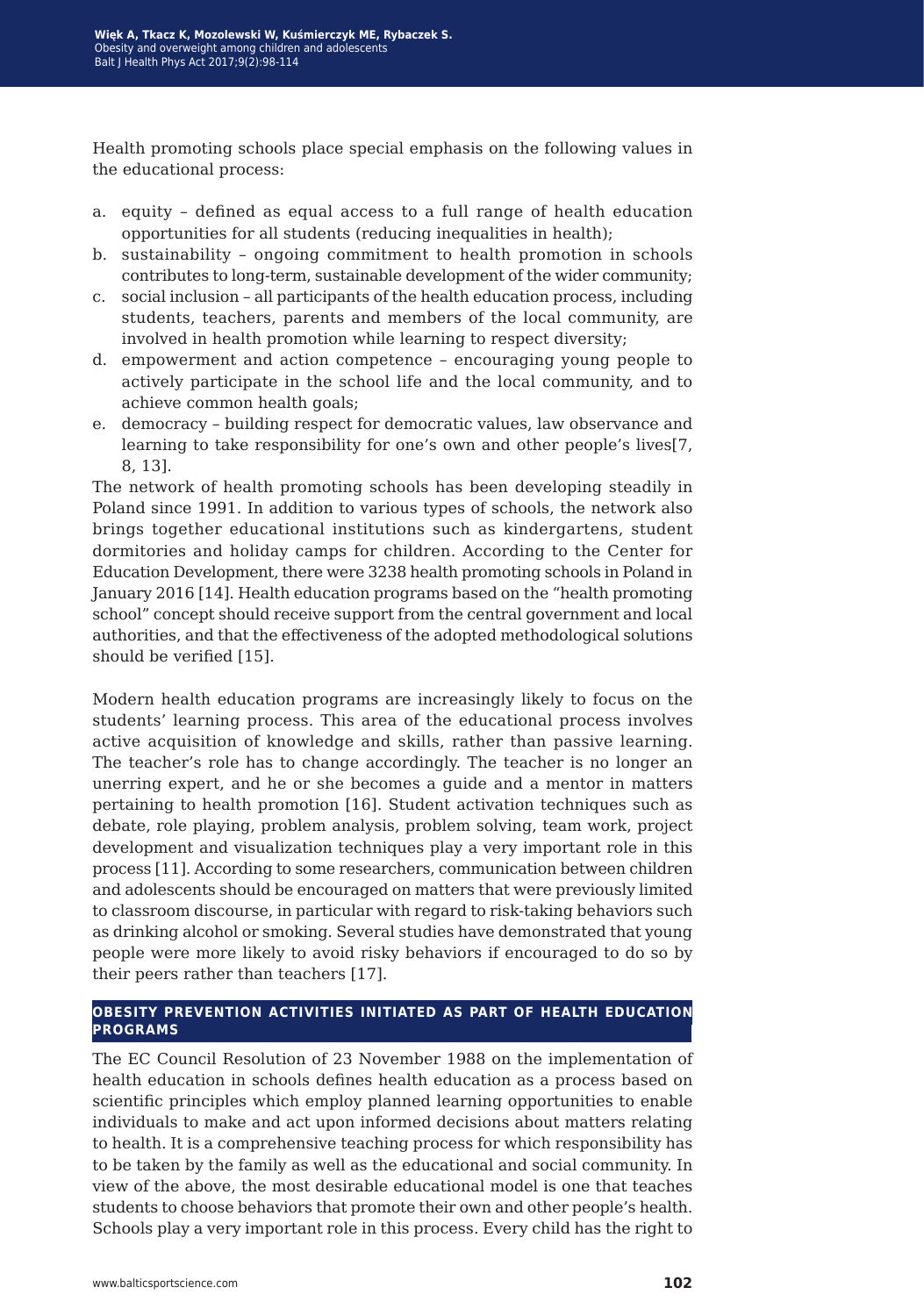health education, and health is important for the educational process itself – a healthy student is more willing to learn, he or she achieves better results and disseminates pro-health attitudes in the peer community [7, 11]. According to Woynarowska, the main goals of health education include the promotion of healthy eating, dissemination of reliable knowledge about food products and nutrition, developing the ability to gauge one's own health, understand physical signs and symptoms of disease and satisfy nutritional needs, teaching consumer skills, effective food management, meal preparation, appropriate food serving and eating behaviors [7].

According to the World Health Organization, health education programs implemented in schools are effective in preventing risky behavior among children and adolescents. The educational process should be continued at all levels, and different topics should be included in the curricula for primary and secondary school students [18]. American research indicates that the importance of weight control, healthy eating habits and physical education should be emphasized in the last two years of primary school (grades 7 and 8 in the American system) and at the beginning of secondary school [3]. In 2007, the WHO published the results of a 10-year study analyzing the effectiveness of health education programs, which revealed that in the most successful programs, students were provided with reliable information and learned skills for coping with difficult, unusual and dangerous situations [18].

Obesity poses a significant social problem in the US, which is why obesity prevention programs play a very important role in the American educational system [19]. According to the American Cancer Society, the American Diabetes Association and the American Health Association, the quality of health education in American schools can be improved by:

- adopting health education programs based on the National Health Education Standards,
- employing highly qualified and effective health educators,
- including the minimum required number of health education classes in school curricula at every level of education,
- developing a national budget and expenditure plan to support health education initiatives in schools [20].

The National Health Education Standards provide guidance in health education and define the key knowledge areas, skills and social competencies that should be acquired by students. The standards describe the recommended teaching methods and assessment techniques. In the US, health education programs are based on 8 standards:

- students will comprehend concepts related to health promotion and disease prevention to enhance health,
- students will analyze the influence of family, peers, culture, media, technology, and other factors on health behaviors,
- students will demonstrate the ability to access valid information, products, and services to enhance health,
- students will demonstrate the ability to use interpersonal communication skills to enhance health and avoid or reduce health risks,
- students will demonstrate the ability to use decision-making skills to enhance health,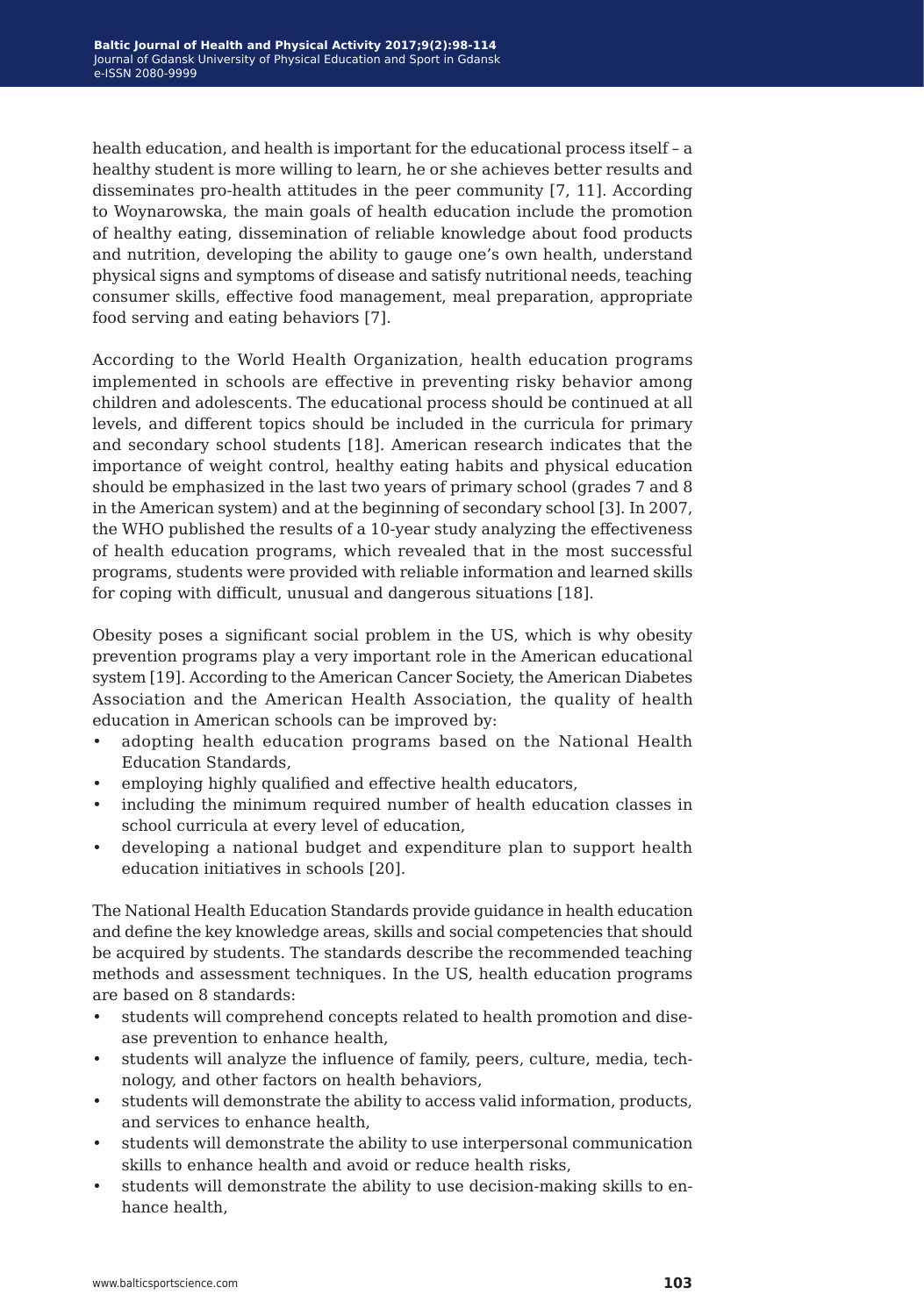- students will demonstrate the ability to use goal-setting skills to enhance health,
- students will demonstrate the ability to practice health-enhancing behaviors and avoid or reduce health risks,
- students will demonstrate the ability to advocate for personal, family, and community health [20].

According to the National Health Education Standards, state authorities are allowed considerable freedom in formulating health education programs in schools. The Centers for Disease Control and Prevention (CDC) have developed 10 strategic categories to increase the effectiveness of health education programs. Schools should comply with the recommendations of the Coordinated School Health Program (CSHP) which supports the assessment and modification of programs in the area of physical activity and healthy eating. CDC guidelines also encourage professional training for teachers and educators, and implementation of physical education and physical activity programs, and provide methods for assessing health and the relationships between health and a healthy lifestyle. Health education should not end at school, and local communities should strive to create an environment that is conducive to maintaining a healthy lifestyle [21]. According to the Joint Committee on National Health Education Standards, students in grades 1 and 2 should receive a minimum of 40 hours and older students should receive 80 hours of instruction in health education per academic year [20].

The goals of the Polish educational system in the area of health education were analyzed in view of the described guidelines of the WHO and the Joint Committee on National Health Education Standards. In the Core Curriculum in General Education, approved by the MNE on 15 February 1999 (known as the "old" core curriculum), the main goal of the teaching profession was to promote the general development of students. Teachers strived to impart to students an integrated system of knowledge, skills and attitudes in order to promote their personal growth. The process of integrating school-taught knowledge involved the introduction of educational profiles, including a prohealth profile, to achieve the following learning outcomes:

- the ability to take good care of one's own health and to collaborate with adults in this respect;
- the ability to differentiate between factors that have a positive and negative influence on health and development;
- the ability to manage free time and study time at home;
- the ability to identify and respond to threats [7].

The above outcomes were not easy to achieve with the use of traditional didactic methods. This led to the development of a modern approach that relies on scientific advancements in psychology, biology and philosophy. Special emphasis was placed on:

- student activation techniques to ensure that students are not passive recipients of knowledge;
- creating a supportive classroom environment that provides students with a sense of security, acceptance and tolerance;
- gathering information about the students' knowledge and experiences, and correcting mistakes before beginning classroom work;
- evaluating in-class work and regularly analyzing evaluation results [11, 22].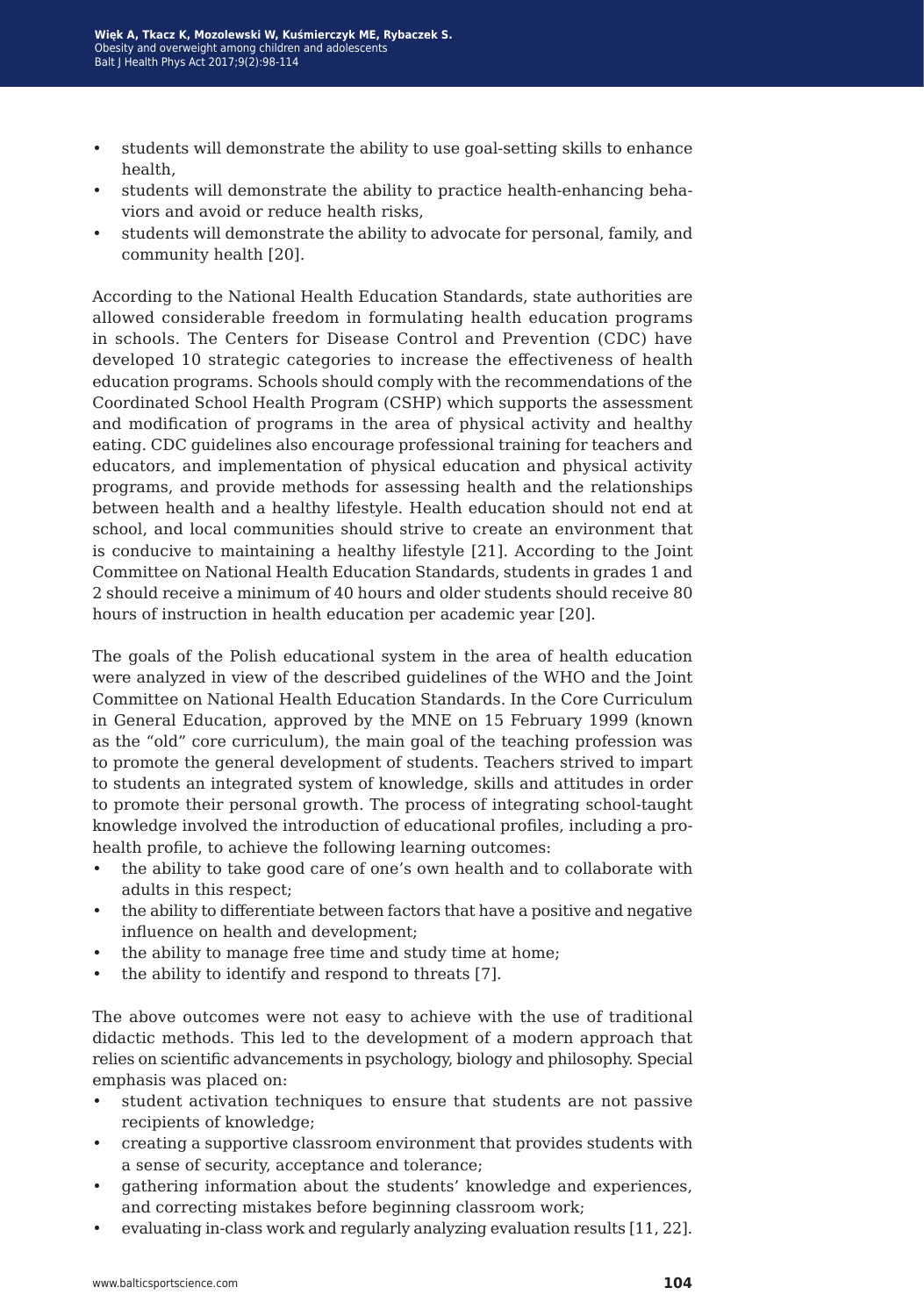The content and the skills taught as part of the pro-health profile were organized in the form of subject blocks or separate subjects. Every option had certain advantages and limitations. The list of advantages of the intercurricular profile, where every teacher is responsible for instilling healthy habits in students, laid the foundations for a new approach to health education as part of the new Core Curriculum in General Education (nCCGE) [11, 23].

Pursuant to the provisions of a resolution of the Ministry of National Education, nCCGE was implemented at different levels of education as of the 2009/2010 academic year. It was initially introduced in grade 1 in primary schools and grade 1 in lower secondary schools. In successive years, nCCGE was implemented in the remaining grades, and the process was completed in the 2014/2015 school year. The nCCGE eliminated educational profiles which were highly criticized by teachers, and the teaching content was incorporated into various subjects. According to critics, elimination of a separate "subject" (pro-health educational profile) would have a negative impact on teaching the relevant content, but this was not the case. The relevant content incorporated into all school subjects is treated more seriously by both students and teachers, especially after a separate exam in natural sciences at the end of lower secondary education had been introduced. The content of the pro-health profile was incorporated into the integrated education curriculum in primary school grades 1–3, into Science in primary school grades 4–6, and into Biology in lower secondary schools. Health education received particularly broad coverage in lower secondary schools for a number of reasons:

- human anatomy and physiology are an important part of the curriculum in lower secondary schools; therefore, the existing material was supplemented with hygiene;
- the lower secondary school is the last level of education with extensive biology-related content;
- health habits should be instilled in lower secondary school students, aged 13–15 years, who will carry these behaviors into adulthood [11].

Health-promotion topics were also included in Physical Education curricula at all levels. First aid is taught as part of Education for Safety (formerly Civil Defense Training), a subject with relatively few class hours in lower and higher secondary schools. Many health promotion topics, such as nutrition and prevention of contagious diseases, spiral into higher levels of education [23].

The new core curriculum reflects the MNE's efforts to create a supportive formal and organizational environment for health education in schools, including the prevention of overweight and obesity. The Regulation of the Minister of National Education of 19 August 2009 on the formal requirements for teaching two hourly Physical Education classes per week created new opportunities for engaging students in physical activities that correspond with their preferences, level of ability and health needs [24]. The MNE also popularized the Health Promoting School program as part of the European Network of Health Promoting Schools. On 1 January 2008, the program was renamed Schools for Health in Europe [12]. The Minister of Health supports the following initiatives in health education, including the prevention of overweight and obesity:

• publication of a monograph entitled "Principles of healthy nutrition for children and adolescents and healthy lifestyle guidelines";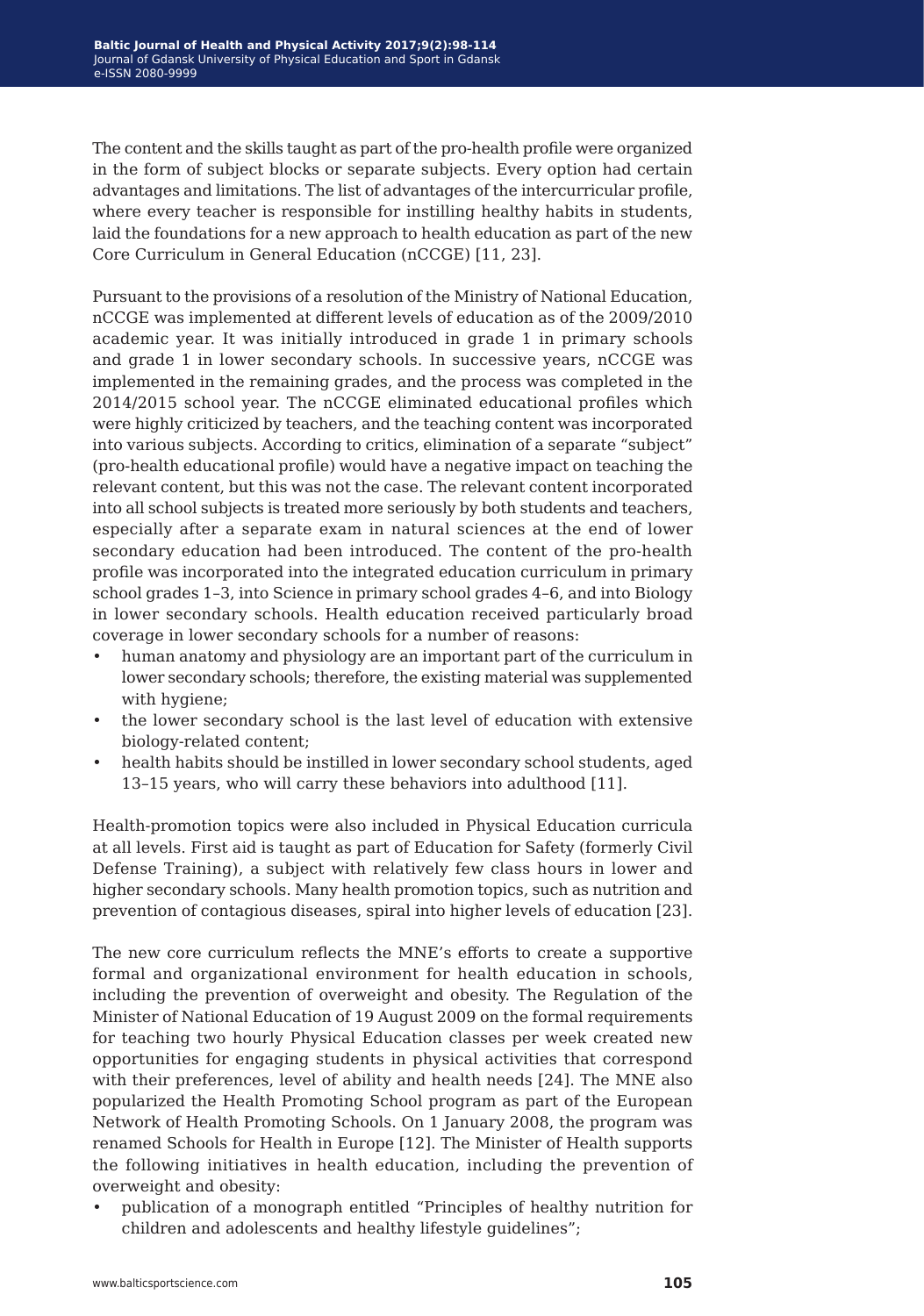- publication of a monograph entitled "Good hygiene practices in the preparation of school lunches and HACCP requirements for the preparation of school meals";
- development and implementation of a program promoting a healthy lifestyle in schools and children's homes, including publication of a monograph entitled "School breakfasts" and a handbook entitled "School stores";
- training courses for school principals, teachers and educators relating to the role of healthy nutrition and current guidelines for the promotion of physical activity among children and adolescents, with special emphasis on the prevention of overweight and obesity;
- publication of the Resolution of the Minister of Health of 26 August 2015 on groups of food products intended for sale to children and adolescents in educational institutions and the requirements for food products used in the preparation of student meals in those institutions [23, 25].

The National Food and Nutrition Institute launched the following measures in the area of health education, in particular the prevention of obesity and overweight:

- publication of a monograph entitled "Principles of healthy nutrition for children and adolescents and healthy lifestyle guidelines";
- publication of a monograph entitled "Good hygiene practices in the preparation of school lunches and HACCP requirements for the preparation of school meals";
- development of a 10-point Nutrition and Physical Activity Charter for Children and Adolescents in the School Environment;
- publication of leaflets about the role of nutrition and physical activity and educational materials advocating salt reduction in school meals;
- development of principles for school competitions on healthy nutrition;
- development of recommendations for school nurses regarding the need to monitor the students' body weight and height [23, 26].

Active measures should also be taken to instill and maintain healthy behaviors and positive attitudes towards healthy living among adults. Positive attitudes should be reinforced in the community to promote physical activity, healthy nutrition and personal growth [27]. People who, for various reasons, do not pursue a healthy lifestyle should not be stigmatized, excluded or isolated by members of the local community [28, 29]. Adult attitudes towards health promotion and health determinants play a key role in instilling healthy behaviors in children and youths. Those attitudes include nutritional choices as well as family relations and bonds [30]. The mass media expose the general public to contradictory messages by presenting information about the importance of a healthy lifestyle, while advertising highly processed, high-energy foods and foods with low nutritional value. Such information should be moderated by parents, other family members, teachers, educators or friends [31]. A young person should have a broad support network on which he or she can rely. This can be achieved through coordinated measures in health education, both inside and outside the school environment, with particular emphasis on physical activity [26, 32].

### **health education – necessary directions for fighting obesity**

Educational institutions such as kindergartens, schools, student dormitories and children's homes play a very important role in health education. Health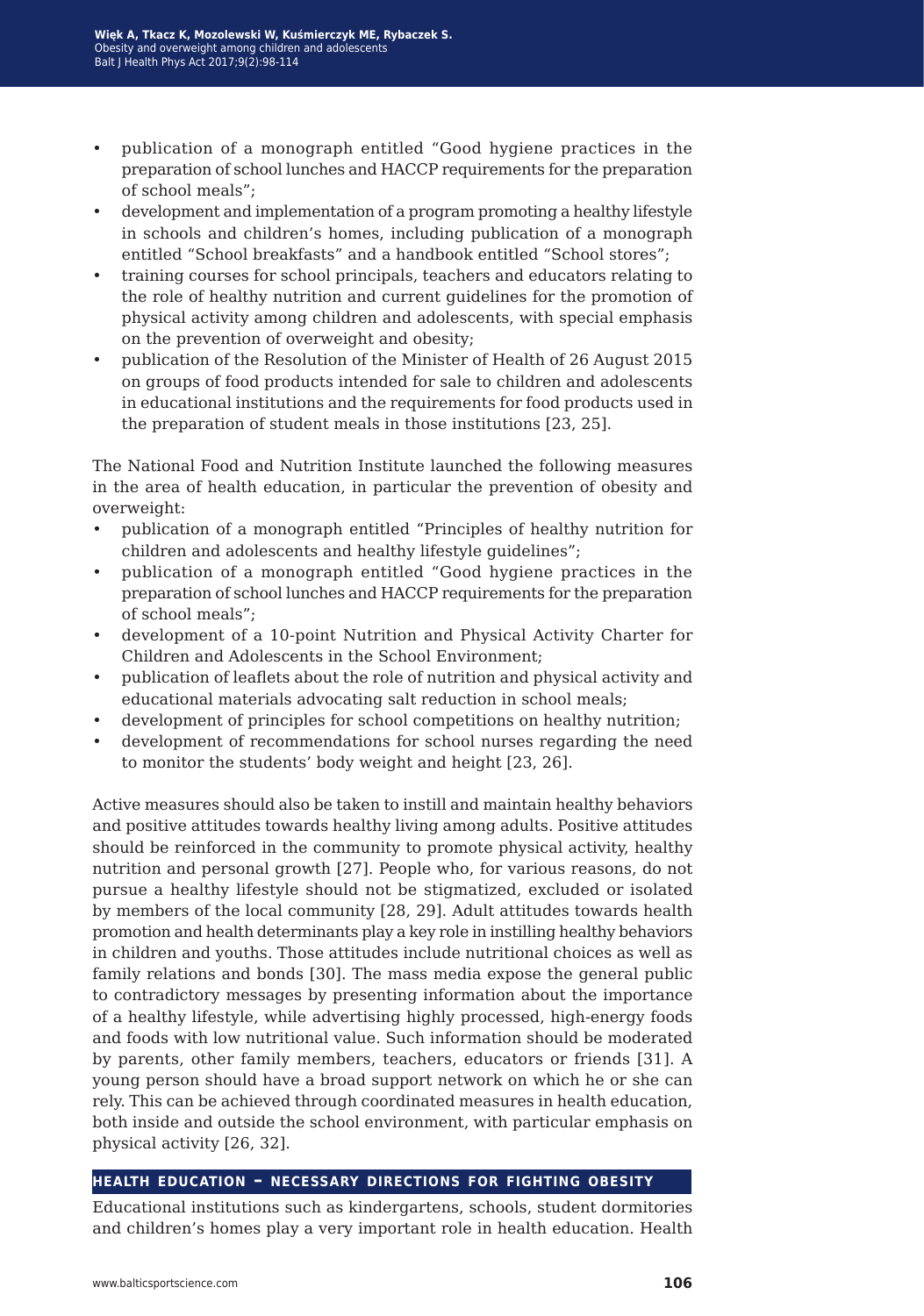education should promote the psychological, physical and social development of the young generation, with special emphasis on health [33]. For the developmental process to end in success, children and adolescents should be aware of the need to stay healthy and actively improve their health. Students should be provided with opportunities to develop values and attitudes that will help them to make well-informed choices, and will influence their present and future lives [19]. The Resolution of the Minister of Health of 26 August 2015 on groups of food products intended for sale to children and adolescents in educational institutions and the requirements for food products used in the preparation of student meals in those institutions offers such support. It describes healthy nutrition guidelines disseminated by the National Food and Nutrition Institute [25]. These recommendations elicited ambivalent responses from students and parents. The population aware of the importance of healthy nutrition and observing healthy nutrition principles in their daily diets regarded those suggestions as a positive contribution to their lifestyle. According to the opponents, the new dietary standards in schools run contrary to tradition and violate individuals' right to self-determination. Those discrepancies can probably be attributed to differences in individual responses to new situations that unleash powerful emotions, in this case, restrictive dietary changes. Sudden changes in dietary habits naturally evoke an emotional outpouring of opposition. American studies indicate that changes in lifestyle and eating habits should be made one small step at a time [34]. Students' emotional discomfort could be minimized by spreading the awareness that the provisions of the resolution constitute a long-term goal in the educational process. The traditional diet which is strongly rooted in the family setting should be modified gradually to ensure that the proposed changes are not regarded as means of repression and to encourage students to make healthy choices outside the school environment. The family, a social setting that is closest to the child, plays a hugely important role in implementing the provisions of the cited regulation, which suggests that all family members should be involved in the educational process of shaping healthy nutritional habits.

The formal underpinnings of health education seem to offer comprehensive solutions to combating overweight and obesity. In Poland, health education is based on the National Health Program (NHP), and the previous programming period covered 2007–2015. One of the goals in the last programming period was to increase the number of students who eat school meals and to disseminate knowledge about healthy nutrition among school personnel responsible for the preparation of meals. The percentage of students eating school meals was monitored to evaluate the achievement of the above goal. According to operational objective 8 of the NHP for 2007–2015, the percentage of children and adolescents with healthy eating habits should be increased to promote the physical, psychological and social development of youths and prevent the most common health and social problems among children and adolescents. The priorities in health education should involve the promotion of life skills at all levels of education and the continued development of health promoting schools. These measures have been introduced to reduce the prevalence of obesity among Polish children and adolescents. The percentage of obese individuals in the school-age population will be an indicator of the severity of health problems affecting youths. The following parameters will be monitored as part of operational goal No. 1 in the NHP for 2016–2020 (improvement of eating habits, nutritional status and physical activity levels):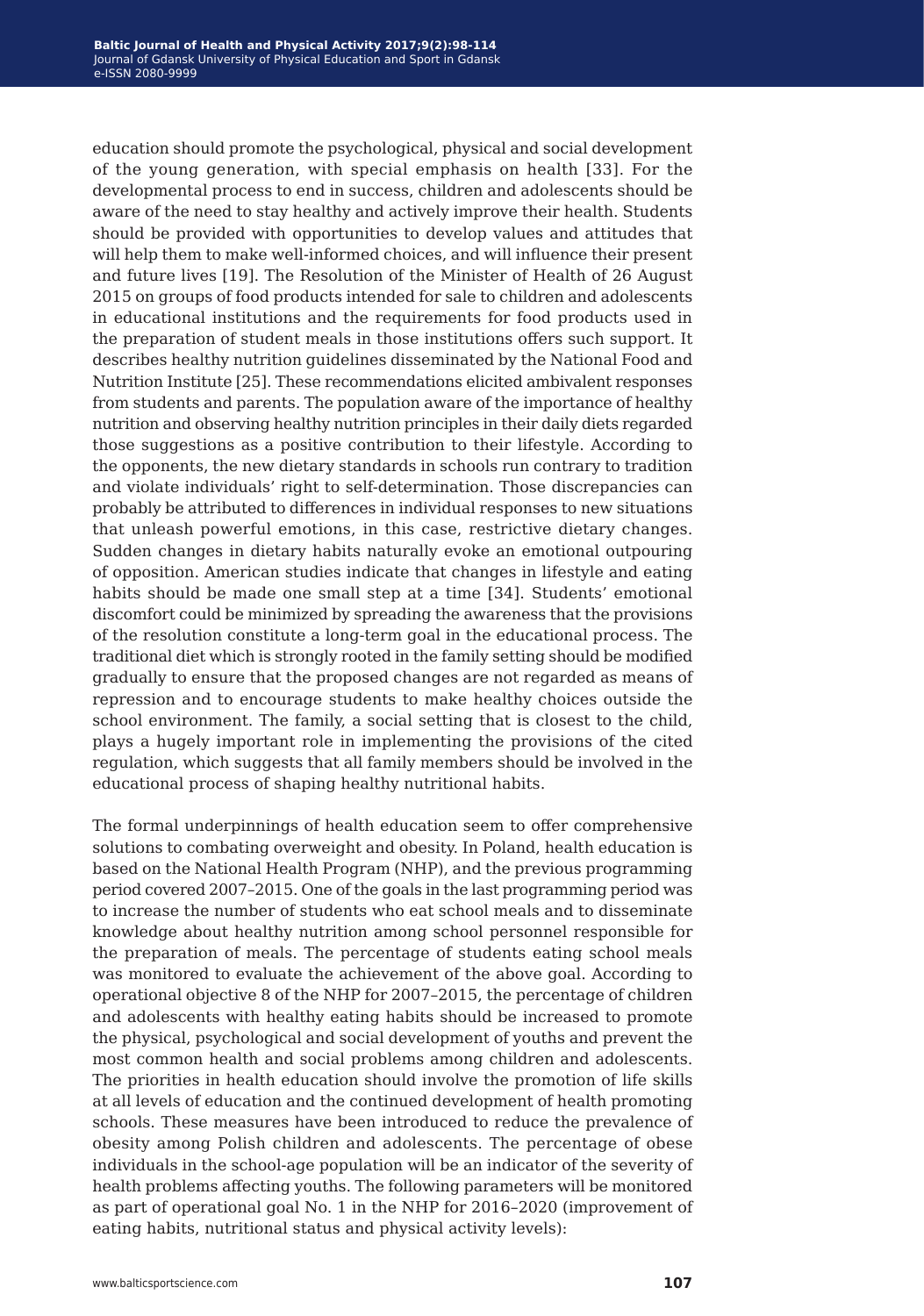- incidence and prevalence of diabetes,
- BMI in the analyzed population,
- blood pressure,
- intake / availability of fruit and vegetables,
- percentage of physically active individuals in the analyzed period, across gender and age groups,
- percentage of schools which have access to a sports field and sports facilities [35].

Despite the above, the proposed solutions are not always deployed or used rationally by the institutions responsible for health education at various levels of local and social governance. According to the Supreme Audit Office of Poland (NIK), the main pitfalls in the implementation of healthy nutrition guidelines for children and adolescents include:

- failure to identify children's and adolescent's health needs, including in the area of healthy weight promotion (around 90% of audited institutions);
- failure to provide schools with the required support for promoting healthy nutrition and lifestyle (around 74% of audited institutions);
- the reluctance of municipal authorities to adopt local resolutions banning the sale of unhealthy foods in school stores and vending machines;
- school principals do not have access to screening studies, including studies that evaluate the prevalence of overweight and obesity (around 25% of audited institutions), and are not familiar with measures that could be implemented in the school setting to prevent overweight and obesity among students (around 73% of audited institutions);
- prevention of overweight and obesity among children and adolescents was not included in teacher training programs in any of the audited schools;
- failure to provide school lunches (around 27% of the audited institutions) [23].

The steady expansion of the government program entitled "My sports grounds – Orlik 2012" ("Moje boisko – Orlik 2012"), which encourages municipal authorities to build sports and recreational facilities for students, is an important part of health education in schools. Local authorities also initiate various sports and tourism events that promote different types of physical activity and a healthy lifestyle among children and adolescents [23]. Successful prevention of obesity and overweight among children and adolescents requires active support from government agencies, local communities, parents and students in organizing extracurricular sports activities [37]. Healthy attitudes and habits instilled in students during health education classes should be reinforced by the local community, and they should become a lifestyle choice [32, 36]. An active lifestyle should also be promoted among pre-school children. Parents are responsible for developing lifelong healthy habits in the youngest children [37].

Parents are the primary source of health knowledge for their children, and they often play a significant role in the child's health education, even if they are unaware of it. The family is not the only group responsible for a child's education and socialization, but due to the close ties between parents and children, the family plays a decisive role in the development of a child's subjective consciousness and other vital personality traits [9]. The educational process in the family can be spontaneous or organized. Families that provide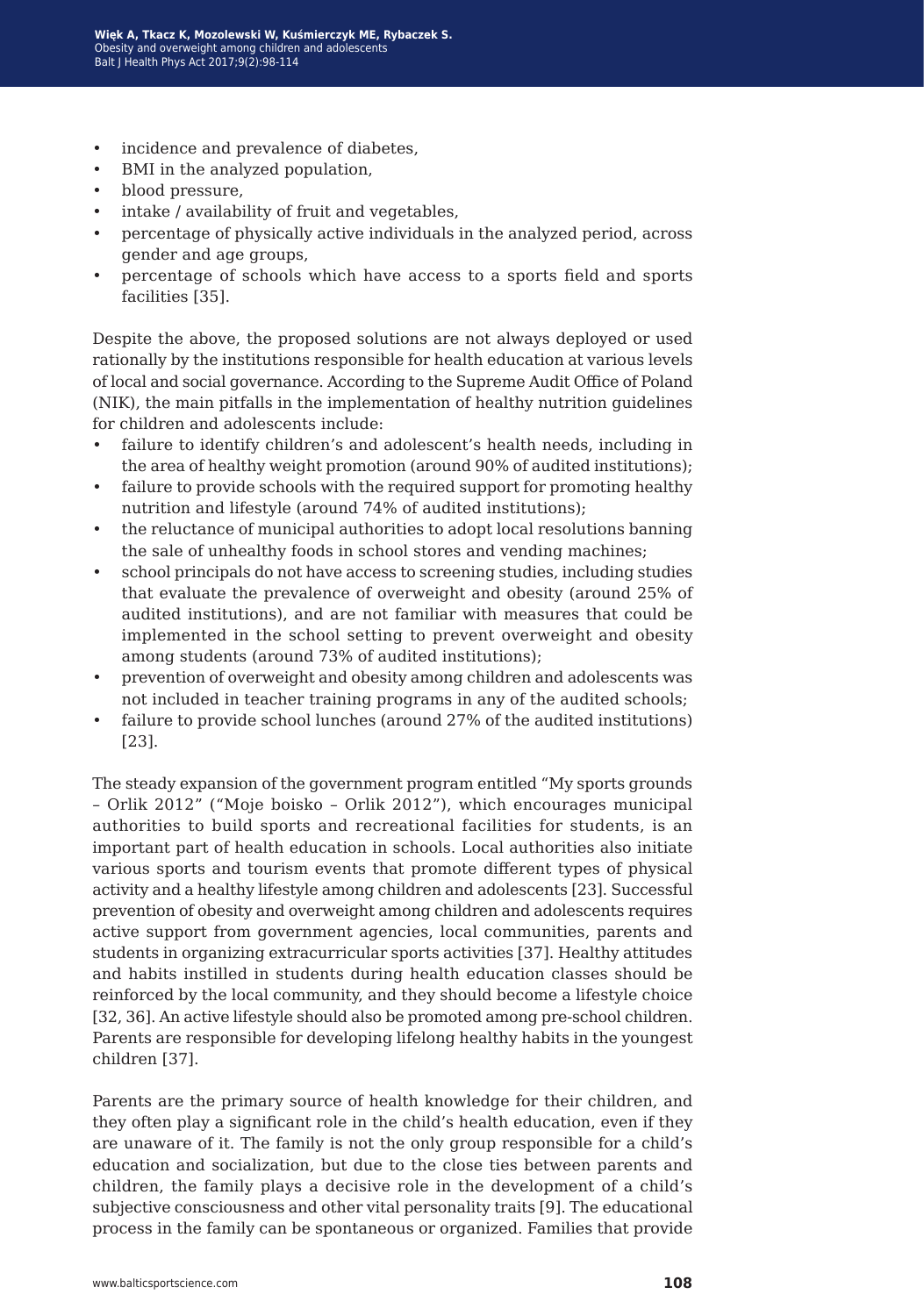children with psychological stability, a sense of security, balance and support have vast knowledge potential in every area of education. Therefore, the family plays the leading role in health promotion. The family is responsible for health education and the reinforcement of positive attitudes towards health, personal hygiene habits, healthy behaviors, knowledge about health and diseases, and emotional attitudes towards health. Dysfunctional families, social dysfunctions in parents and the absence of health knowledge can have a detrimental influence on the child's health education [38]. Even the best health promotion programs in school cannot compensate for the deficits in health education in the family setting. The parents' knowledge about the influence of biological determinants, such as obesity, that contribute to the likelihood of obesity in children, also plays a very important role. For this reason, health education for parents should be a significant part of the educational process [39]. Parents should be able to identify the risk of obesity or overweight by monitoring their children's BMI scores [40].

Healthcare services are usually a competent and reliable source of information and support in health education. Doctors and nurses should contribute to the patients' personal development by promoting healthy behaviors and a sense of responsibility for own health. For those goals to be met, the medical profession should be reformed to place greater emphasis on humanitarian principles and the educational role of doctors and nurses [30]. Health care professionals should strive to expand and update their knowledge about nutrition to be able to dispense valuable advice to children and parent. Physicians are responsible for identifying children who are overweight and for estimating the risk of obesity based on biological and social factors. Comprehensive and verifiable standards for identifying, preventing and treating obesity should be developed [41]. Local communities' educational and medical needs should be identified in different regions of the world to improve the management of local health care facilities. Childhood obesity poses a significant public health issue in Poland and the USA, but it is rarely encountered in many countries around the world where the main focus is on combating malnutrition and communicable diseases [42].

The mass media plays an informal role in shaping the health attitudes of the general public, and it exerts an indirect influence on health education. The role of the mass media should not be underestimated because it is the only or the only reliable source of information for many people. The messages conveyed by the mass media exert a multisensory influence. Children and adolescents are particularly susceptible to external stimuli, which is why mass media content should be placed under greater control. Such control could be exercised through the implementation of systemic solutions that ban advertising of unhealthy foods for children as well as through parental control [43]. The mass media should be used productively to effectively promote health education. Food advertisements should not be misleading for consumers, in particular children and adolescents. For this reason, educational and promotional campaigns targeting children and adolescents should be fully approved by the National Institute of Public health before they are launched by food producers [44].

Despite years of efforts to improve health education programs in schools and combat obesity, the USA has not been able to significantly reduce the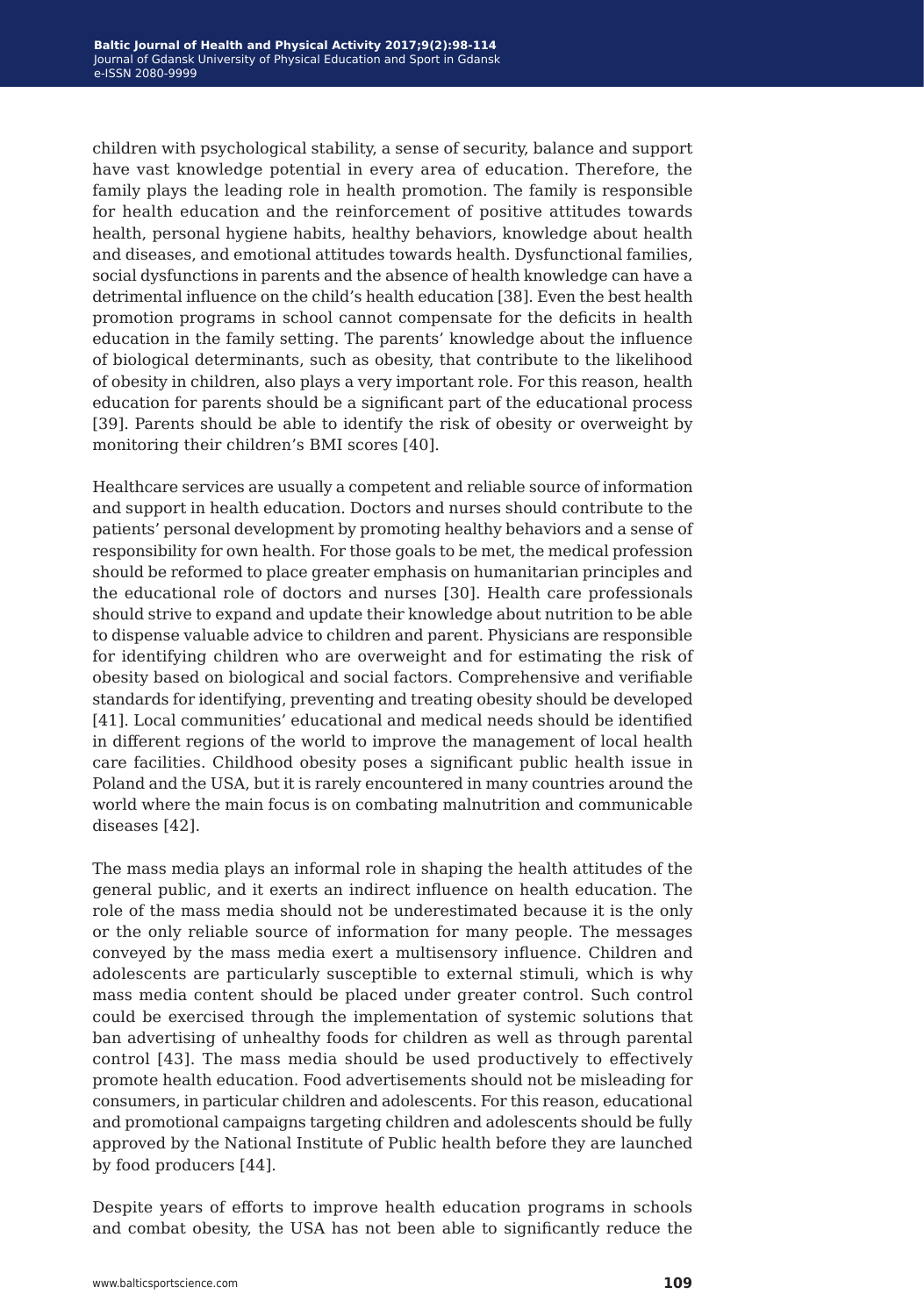prevalence of overweight and obesity among children and adolescents. Research conducted in 2011–2012 demonstrated that 32.2% of children in the United States between the ages of 2 to 19 were overweight, and 17.3% were obese, and these findings did not differ significantly from the data reported in 2009–2010 [45]. The prevalence of obesity increased among adolescents and remained constant or slightly decreased among pre-school children [46]. The latter observation gives hope that long-term health education programs aiming to reduce the percentage of overweight and obese youths will eventually bring the anticipated results. The undertaken measures have to be well coordinated, implemented at systemic level, they have to engage all members of the community and address every child's individual needs.

It should be emphasized that many health education tasks and challenges relating to the prevention of overweight and obesity can be effectively undertaken by the parents and other family members [31].

Health education is not only a process of imparting knowledge, but above all, it should reinforce behaviors and attitudes that contribute to health. Those elements of health education determine the quality of life not only in childhood and adolescence, but also in adulthood. The health of children and adolescents is a necessary prerequisite for success at school and a high quality of life. Health education should be adapted to cognitive abilities at different stages of development, and it should account for the background and specific needs of various social groups. According to Ostrowska, health education in adolescents should promote a lifestyle that is most conducive to personal development, maintenance of physical health and unleashing individual and collective developmental potentials for personal growth [39]. Personal development is not a process that ends with adolescence, although it can be very stormy during the period when young people search for the self. Health education should take place at every stage of development with the involvement of didactic measures and methods that promote the achievement of educational goals. Such measures should reinforce healthy attitudes and behaviors in young people. A healthy lifestyle is defined as healthy personal growth at a given developmental stage. Health education should involve organized measures which, with the active involvement of the student, will produce a mature individual and a fully functioning adult [47]. This process should reinforce the awareness that the physical and social environment impacts on attitudes towards health and a healthy lifestyle, determines personal health and contributes to well-informed personal decisions and social activities [39].

Health education in the family drives pro-health attitudes that are influenced by lifestyle, customs, traditions and the peer community. The family, a social setting that is closest to the child, plays a very important role in health promotion and disease prevention. The family environment can exert both positive and negative effects on the child's health, which is why health knowledge should be continuously updated and expanded [48]. The school, a formal organization that is largely responsible for the education and development of children and adolescents, should provide parents with support in the area of health education. An analysis of health education practice in the Polish educational system indicates that the adopted measures, their practical applications and educational goals are adequate. The proposed solutions provide parents with valuable support in instilling healthy attitudes in children. Despite the above,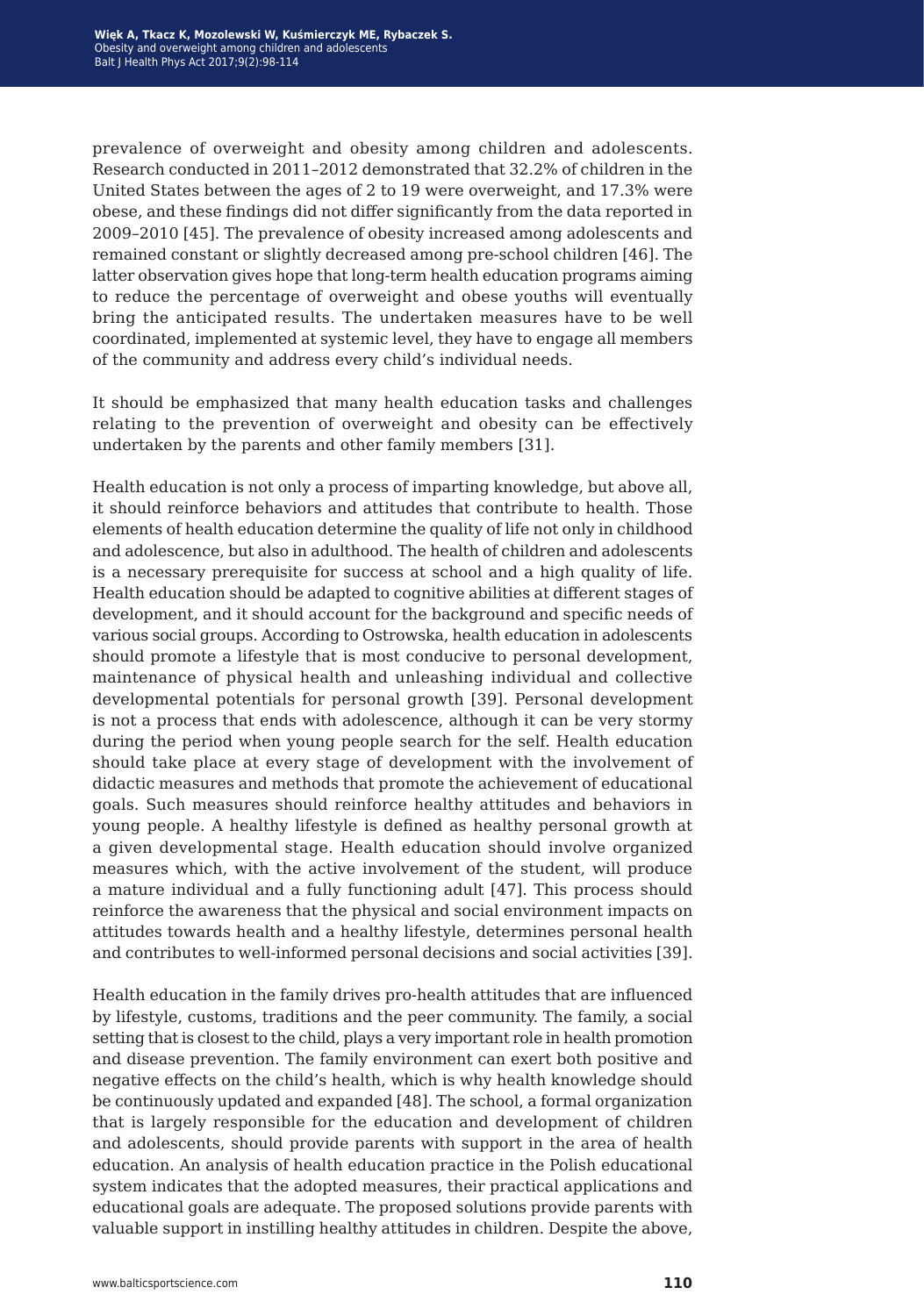teachers, educators and the local authorities are not always fully committed to the implementation of positive systemic solutions. For this reason, health education for the prevention of obesity and overweight should also account for the parents' educational needs in this area.

# **conclusions**

The results of this analysis indicate that the main goals of health education in the area of obesity and overweight prevention should include:

- 1. Expanding the parents' and children's knowledge about the nutrient requirements of children at various stages of development;
- 2. Increasing awareness about the need to instill self-control mechanisms relating to food intake and the need for higher levels of physical activity among children;
- 3. Increasing parents', teachers' and educators' awareness that spontaneous physical activity in children and adolescents is an important part of the educational process;
- 4. Providing parents, teachers and educators with support in the promotion of moderate and intense physical activity;
- 5. Increasing awareness about the parents' role in promoting healthy behaviors and activities among children and adolescents outside the school environment;
- 6. Including the specific needs of social groups at higher risk of overweight and obesity in educational programs;
- 7. Expanding the range of preventive and therapeutic measures for overweight and obese children to include the entire family;
- 8. Creating a supportive family and school environment for overweight and obese children and adolescents with the involvement of experts, such as therapists;
- 9. Developing psychological education programs that will teach overweight and obese children and adolescents to cope with stress and negative emotions, reinforce their strengths and build a sense of self-worth.

Health education is not only a process of imparting knowledge, but above all, it should reinforce behaviors and attitudes that contribute to health. Those elements of health education determine the quality of life not only in childhood and adolescence, but also in adulthood. The health of children and adolescents is a necessary prerequisite for success at school and a high quality of life. Health education should be adapted to cognitive abilities at different stages of development, and it should account for the background and specific needs of various social groups. According to Ostrowska, health education in adolescents should promote a lifestyle that is most conducive to personal development, maintenance of physical health and unleashing individual and collective developmental potentials for personal growth [39]. Personal development is not a process that ends with adolescence, although it can be very stormy during the period when young people search for the self. Health education should take place at every stage of development with the involvement of didactic measures and methods that promote the achievement of educational goals. Such measures should reinforce healthy attitudes and behaviors in young people. A healthy lifestyle is defined as healthy personal growth at a given developmental stage. Health education should involve organized measures which, with the active involvement of the student, will produce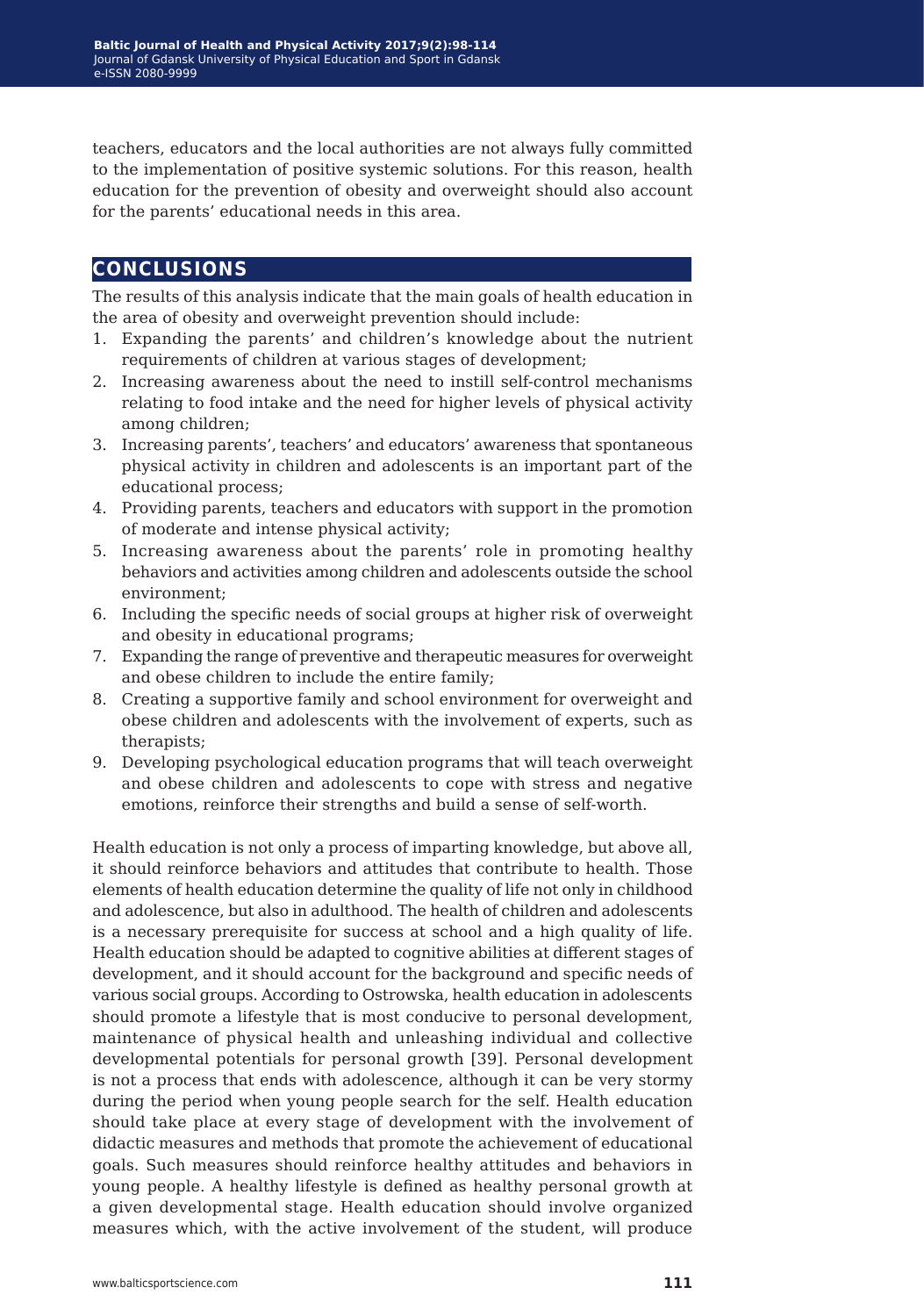a mature individual and a fully functioning adult [47]. This process should reinforce the awareness that the physical and social environment impacts on attitudes towards health and a healthy lifestyle, determines personal health and contributes to well-informed personal decisions and social activities [39].

Health education in the family drives pro-health attitudes that are influenced by lifestyle, customs, traditions and the peer community. The family, a social setting that is closest to the child, plays a very important role in health promotion and disease prevention. The family environment can exert both positive and negative effects on the child's health, which is why health knowledge should be continuously updated and expanded [48]. The school, a formal organization that is largely responsible for the education and development of children and adolescents, should provide parents with support in the area of health education. An analysis of health education practice in the Polish educational system indicates that the adopted measures, their practical applications and educational goals are adequate. The proposed solutions provide parents with valuable support in instilling healthy attitudes in children. Despite the above, teachers, educators and the local authorities are not always fully committed to the implementation of positive systemic solutions. For this reason, health education for the prevention of obesity and overweight should also account for the parents' educational needs in this area.

## **references**

- [1] Więk A, Tkacz K, Mozolewski W, Kuśmierczyk ME, Rybaczek S. Otyłość i nadwaga wśróddzieci i młodzieży – czynniki je determinujące w ujęciu holistycznym [Obesity and overweight among children and adolescents – a holistic approach to risk factors]. Szkice Humanistyczne. 2016;XVI,1-2(39):190- 208. Polish.
- [2] Turos L, editor. Pedagogika ogólna i subdyscypliny, Część I [General pedagogy and pedagogical sub-disciplines, Part I]. Wyższa Szkoła Rolniczo-Pedagogiczna w Siedlcach. 1997; 155-156. Polish.
- [3] Sharma M. Dietary education in school-based childhood obesity prevention programs. American Society for Nutrition. Adv Nutr. 2011;2:207-216.
- [4] Public Health Act of 11 September 2015, J Laws, 2015, item 1916. Polish.
- [5] Regulation of the Council of Ministers of 4 August 2016 on the National Health Program for 2015- 2020, J Laws, 2016, item 1492. Polish.
- [6] Regulation of the Minister of National Education of 17 June 2016 amending the regulation on the core curricula for kindergartens and various types of schools, J Laws, 2016, item 895. Polish.
- [7] Woynarowska B. Edukacja zdrowotna. Warszawa: Wydawnictwo Naukowe PWN; 2010. Polish.
- [8] Rasmus P, Stetkiewicz-Lewandowicz A, Talarowska M, Sobów T. Edukacja zdrowotna z perspektywy współczesnych wyzwań i zagrożeń [Health education in the context of contemporary challenges and threats]. Pol Merk Lek. 2013;XXXIV,204:363-367. Polish.
- [9] Campbell C, Jovchelovitch S. Health, community and development: towards a social psychology of participation. J Commun Appl Soc Psychol. 2000;10(4):255-270.
- [10] Currie C, Zanotti C, Morgan A et al., editors. Social determinants of health and well-being among young people. Health Behaviour in School-aged Children (HBSC) study: international report from the 2009/2010 survey. Copenhagen, WHO Regional Office for Europe, 2012 (Health Policy for Children and Adolescents, No. 6).
- [11] Kofta W, Kłos E. Podstawa programowa kształcenia ogólnego na czterech etapach edukacyjnych jako baza do kształtowania postaw i zachowań młodzieży istotnych z punktu widzenia zdrowia publicznego. In: Szymborski J, Zatoński W, editors. Zdrowie Publiczne. Monografie, Tom II; 2013, 134-166. Polish.
- [12] Simovska V, Bruun Jensen B, Carlsson M, Albeck Ch. Towards a healthy and balanced growing up Children and adults taking action together! Methodological Guidebook. 2006, P.A.U. Education.
- [13] Inchley J, Muldoon J, Currie C. Becoming a health promoting school: evaluating the process of effective implementation in Scotland. Health Promot Int. 2006;22(1):65-71.
- [14] Ośrodek Rozwoju Edukacji, Szkoła promująca zdrowie [Health Promoting Schools]. [Available at https://www.ore.edu.pl/component/content/article?id=249] [Accessed on 1 March, 2016]. Polish.
- [15] Langford R, Bonell CP, Jones HE et al. The WHO Health Promoting School framework for improving the health and well-being of students and their academic achievement. Cochrane Database of Systematic Reviews. 2014; 4, No.: CD008958.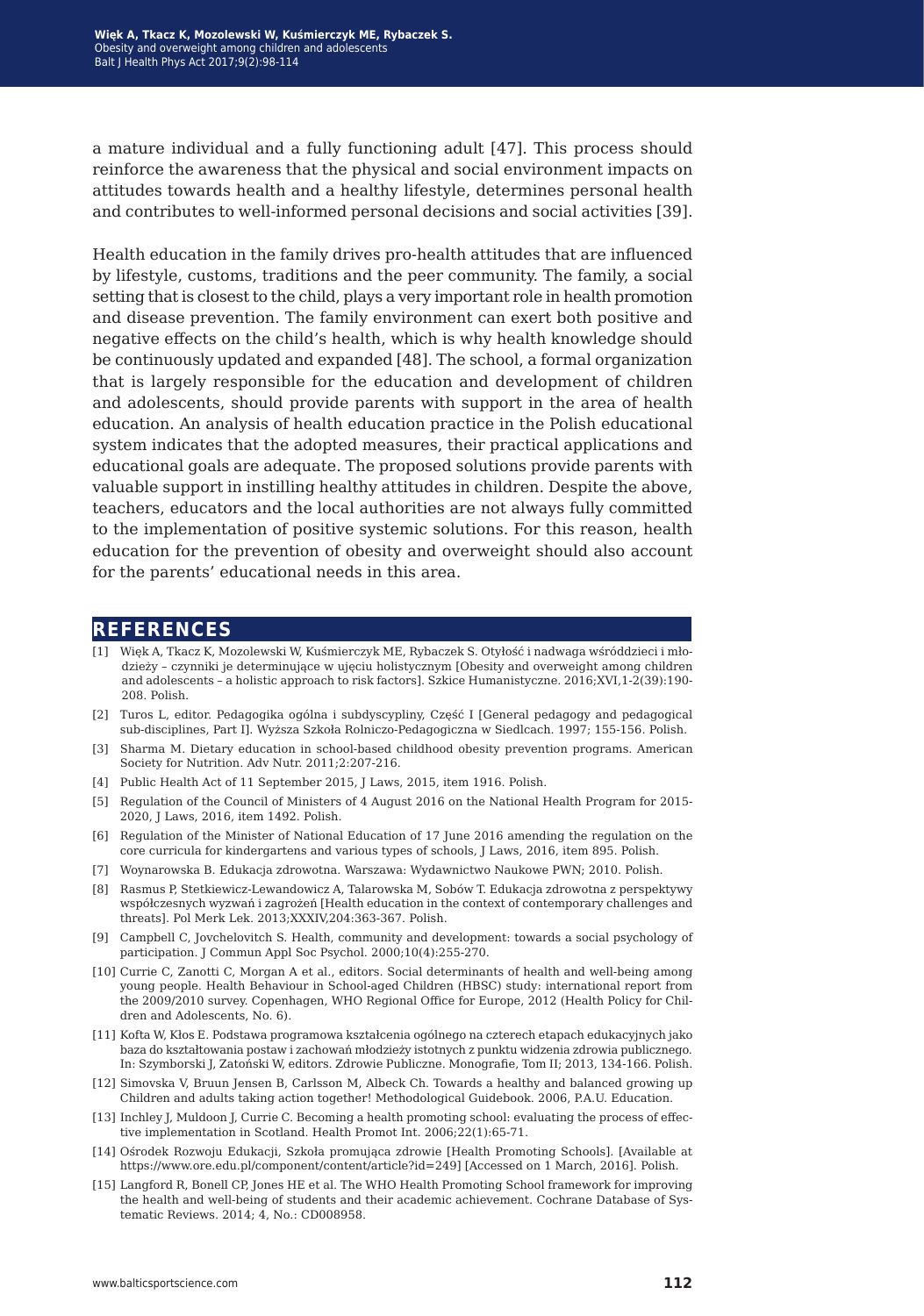- [16] Beetham H, Sharpe R, editors. Rethinking pedagogy for a digital age: designing and delivering e- -learning. Taylor & Francis e-Library; 2007.
- [17] Mellanby AR, Rees JB, Tripp JH. Peer-led and adult-led school health education: a critical review of available comparative research. Health Educ Res. 2000;15(5):533-545.
- [18] World Health Organization. Information series on school health: Skills for health. [Available at http:// www.who.int/school\_youth\_health/media/en/sch\_skills4health\_03.pdf] [Accessed on 3 March, 2016].
- [19] Story M, Nanney MS, Schwartz MB. Schools and obesity prevention: Creating school environments and policies to promote healthy eating and physical activity. Milbank Q. 2009;87(1):71-100.
- [20] Joint Committee on National Health Education Standards. National Health Education Standards, Second Edition: Achieving Excellence. Washington, D.C.: The American Cancer Society; 2007.
- [21] Centers For Disease Control. Make a Difference at Your School. Chronic Disease. 2013;Paper 31.
- [22] Greenberg MT, Weissberg RP, O'Brien MU, et al. Enhancing school-based prevention and youth development through coordinated social, emotional, and academic learning. Am Psychol. 2003;58(6/7):466- 474.
- [23] Najwyższa Izba Kontroli, Informacja o wynikach kontroli realizacji zadań w zakresie zapobiegania nadwadze i otyłości u dzieci i młodzieży szkolnej [Results of an audit investigating the implementation of healthy nutrition guidelines for the prevention of overweight and obesity in children and adolescents]. 2011 [Available at http://docplayer.pl/5993505-Najwyzsza-izba-kontroli-delegatura-wkrakowie-nr-ewid-13-2010-p09144-lkr.html] [Accessed on 5 March, 2016]. Polish.
- [24] Regulation of the Minister of National Education of 19 August 2009 on the formal requirements for teaching two hourly physical education classes per week, J Laws, 2009, No. 136, item 1116. Polish.
- [25] Regulation of the Minister of Health of 26 August 2015 on groups of food products intended for sale to children and adolescents in educational institutions and the requirements for food products used in the preparation of student meals in those institutions, J Laws, 2015, item 1256. Polish.
- [26] Mikiel-Kostyra K, Oblacińska A, editors. Czynniki biologiczne, behawioralne i psychospołeczne kształtujące wskaźnik masy ciała (BMI) 13-latków. Raport z badań [Biological, behavioral and psychosocial factors influencing the body mass index of 13-year-olds. Report on the results of the study. Research report]. Warszawa: Instytut Matki i Dziecka; 2010. Polish.
- [27] Horst K, Oenema A, Ferreira I, et al. A systematic review of environmental correlates of obesity-related dietary behaviors in youth. Health Educ Res. 2007;22(2):203-226.
- [28] Reilly JJ, Methven E, McDowell ZC. Health consequences of obesity. Arch Dis Child. 2003;88:748-752.
- [29] Puhl RM, Heuer CA. Obesity stigma: Important considerations for public health. Am J Public Health. 2010;100:1019-1028.
- [30] Kitzmann KM, Dalton III WT, Joanna Buscemi J. Beyond parenting practices: Family context and the treatment of pediatric obesity. Family Relations. 2008;57(1):13-23.
- [31] Lindsay AC, Sussner KM, Kim J, Gortmaker S. The role of parents in preventing childhood obesity. The future of children. 2006;16(1):169-186.
- [32] Pate RR, Davis MG, Robinson TN, Stone EJ, McKenzie TL, Young JC. Promoting physical activity in children and youth: A leadership role for schools: A scientific statement from the American Heart Association Council on Nutrition, Physical Activity, and Metabolism (Physical Activity Committee) in collaboration with the Councils on Cardiovascular Disease in the Young and Cardiovascular Nursing. Circulation. 2006;114(11):1214-1224.
- [33] Story M, Kaphingst KM, French S. The role of schools in obesity prevention. The future of children. 2006;6(1):109-142.
- [34] Hill JO. Can a small-changes approach help address the obesity epidemic? A report of the Joint Task Force of the American Society for Nutrition, Institute of Food Technologists, and International Food Information Council. Am J Clin Nutr. 2009;89:477-484.
- [35] Ministry of Health. National Health Program. [Available at http://www.mz.gov.pl/zdrowie-i-profilaktyka/narodowy-program-zdrowia/] [Accessed on 5 April, 2016]. Polish.
- [36] Jago R, Davis L, McNeill J, et al. Adolescent girls' and parents' views on recruiting and retaining girls into an after-school dance intervention: implications for extra-curricular physical activity provision. Int J Behav Nutr Phys Act. 2011;8(1):91-100.
- [37] Gupta N, Goel K, Shah P, Misra A. Childhood obesity in developing countries: Epidemiology, determinants, and prevention. Endocr Rev. 2012;33(1):48-70.
- [38] Daniels SR, Arnett DK, Eckel RH, et al. Overweight in children and adolescents: Pathophysiology, consequences, prevention, and treatment. Circulation. 2005;111:1999-2012.
- [39] Ponczek D, Olszowy I. Styl życia młodzieży i jego wpływ na zdrowie [Adolescent lifestyles and their influence on health]. Probl Hig Epidemiol. 2012;93(2):260-268. Polish.
- [40] Wojtyła-Buciora P, Stawińska-Witoszyńska B, Klimberg A, et al., Nutrition-related health behaviours and prevalence of overweight and obesity among Polish children and adolescents. Ann Agricult and Environ Med. 2013;20(2):332-340.
- [41] Davis MM, Gance-Cleveland B, Hassink S, Johnson R, Paradis G, Resnicow K. Recommendations for prevention of childhood obesity. Pediatrics. 2007;120:229-254.
- [42] Frenk J, Chen L, Bhutta ZA, et al. Health professionals for a new century: transforming education to strengthen health systems in an interdependent world. Lancet. 2010;376:1923-1958.
- [43] Frieden TR, Dietz W, Collins J. Reducing childhood obesity through policy change: Acting now to prevent obesity. Health Affairs. 2010;29(3):357-363.